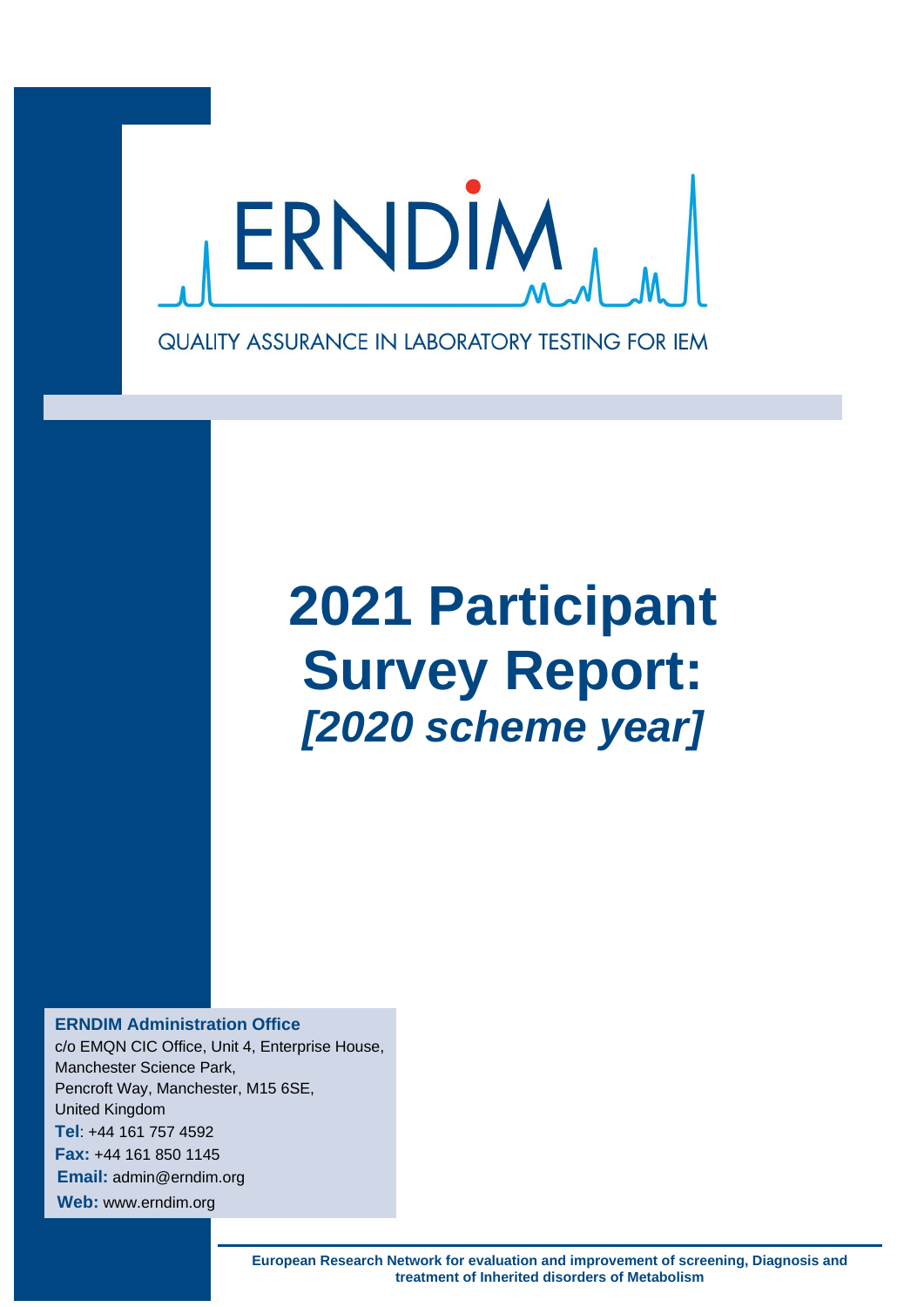# **1. Introduction**

• Participants (804 contacts from 402 centres) were sent the link to the ERNDIM Participant Survey on the Survey Monkey website [\(www.surveymonkey.com\)](http://www.surveymonkey.com/) on 27<sup>th</sup> January 2021. We asked participants to answer questions relating to the 2020 EQA schemes. The closing date for the survey was  $28<sup>th</sup>$  February 2021.

# **2. Summary**

- Thank you to everyone who took the time to complete this survey. This report is a summary of all the responses we received. The results from the survey will help us to continue to improve the quality and efficiency of the ERNDIM EQA schemes.
- 45.9% of the laboratories that participated in the 2020 schemes responded to the survey, with the response rate for each of the schemes being between 34.4% - 54.3%.
- The survey has again highlighted areas where we need to improve, such as low sample volume for some schemes, value for money and billing arrangements.
- It is gratifying to see that 96% of respondents rate the quality of products and services we provide as 'excellent' or 'good' and that 68% of respondents believe that the quality of service we offer is getting better. We will continue to make further improvements to our services as we work towards applying for accreditation.
- The issue of sample volume is more difficult. The schemes that use real clinical samples as the EQA materials are dependent on the Scientific Advisors sourcing suitable clinical samples of sufficient volume either by direct contact with clinicians or via donations from participating laboratories. However, we are investigating alternative routes for sample donation. Information on the types of samples that would be useful to ERNDIM can be found on the website [\(www.erndim.org\)](http://www.erndim.org/) under EQA schemes\sample donations. Discounts on scheme fees are also available for some schemes if a donated sample is used as an EQA material. If you would be interested in donating a sample please contact [admin@erndim.org](mailto:admin@erndim.org) for more information.
- For manufactured samples (Quantitative schemes) larger sample volumes are possible, however this would incur additional costs and as such ERNDIM aims to provide sufficient sample volume for most participants while minimising costs. For the majority of schemes, it is possible for participants requiring a larger sample volume to purchase additional sets of samples.
- We are especially pleased that so many of you took the time to complete the survey and to send comments on the schemes. We hope you find the summary where we answer some of your comments (see page [12\)](#page-11-0) and we would welcome any other comments or suggestions for improvements.

# **3. Survey Responses**

- 196 individuals from 185 centres in 48 countries responded to the survey. The response rate by centre was 46% (compared to 50% in the last survey).
- **3.1. Please rate the following aspects for each of the ERNDIM quality assurance schemes that you subscribe to (Q.1)**
	- The response rate for each EQA scheme is shown in Figure 1 and Table 2. For the individual schemes the highest response rate was for DPT (54.3% of 2020 scheme participants) and the lowest was for Neurotransmitter in CSF (34.4% of 2020 scheme participants).
	- The response rate was lower for all schemes compared to 2020 with the biggest decrease being seen for Neurotransmitters in CSF (36.8% in 2021 compared to 50.0% in 2020).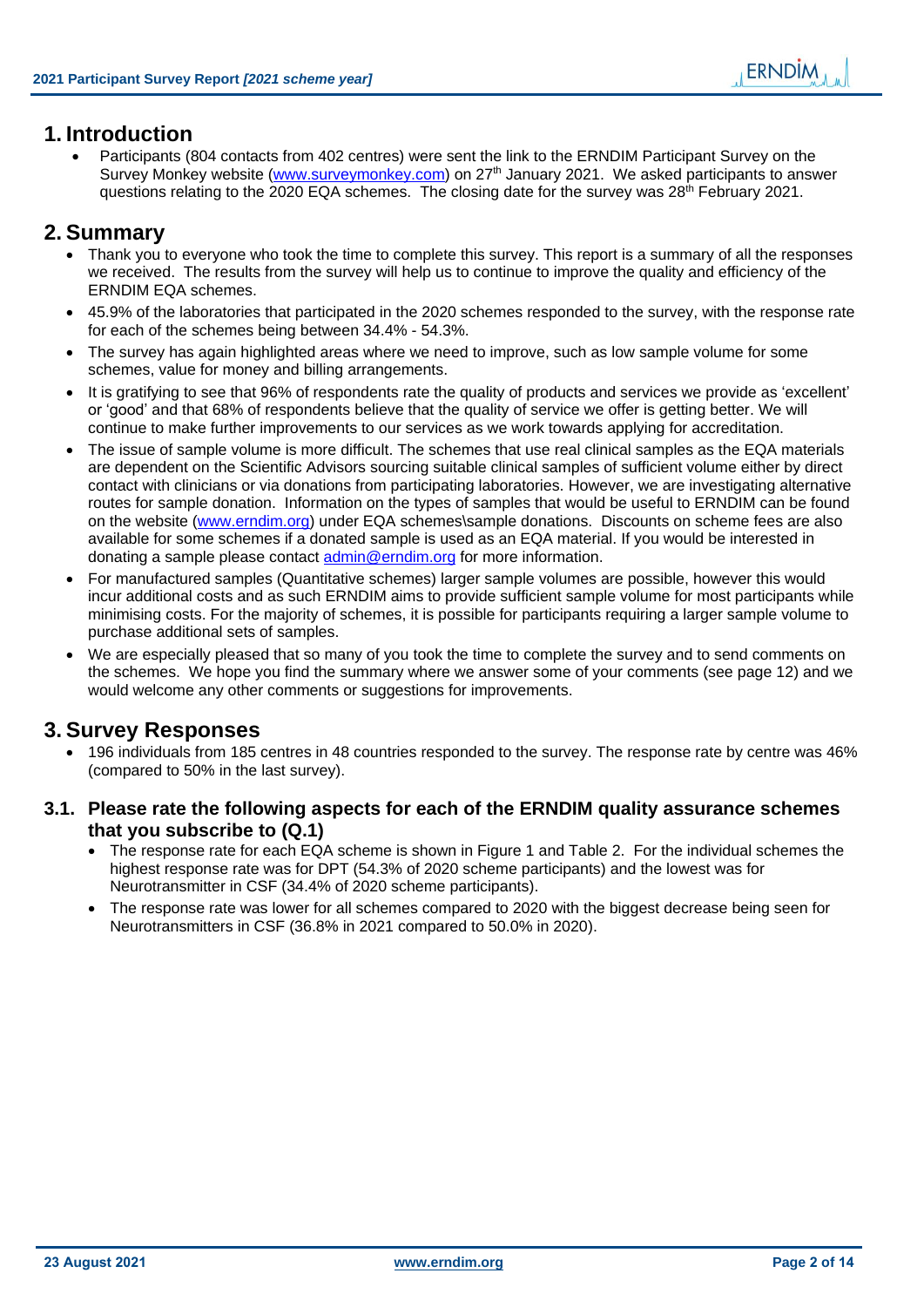

|  | Figure 1. Survey responses per EQA scheme (Question 1) as a percentage of the EQA scheme participants [n.b. 2019 was |  |  |  |  |  |  |
|--|----------------------------------------------------------------------------------------------------------------------|--|--|--|--|--|--|
|  | the first year that the SADB scheme ran as a full EQA scheme]                                                        |  |  |  |  |  |  |

| Key                                     |             |                                    |             |
|-----------------------------------------|-------------|------------------------------------|-------------|
| <b>EQA Scheme</b>                       | Code        | <b>EQA Scheme</b>                  | Code        |
| Acylcarnitines in DBS                   | <b>ACDB</b> | Pterins in urine                   | <b>PTU</b>  |
| Acylcarnitines in serum                 | ACS         | Qualitative organic acids (urine)  | QLOU        |
| Congenital disorders of glycosylation   | <b>CDG</b>  | Quantitative amino acids (serum)   | <b>QTAS</b> |
| Cystine in white blood cells            | <b>CWBC</b> | Quantitative organic acids (urine) | QTOU        |
| Diagnostic Proficiency Testing (urine)  | <b>DPT</b>  | Special assays - DBS               | <b>SADB</b> |
| Lysosomal storage enzymes (fibroblasts) | <b>LEFB</b> | Special assays - serum             | SAS         |
| Neurotransmitters in CSF                | <b>NCSF</b> | Special assays - urine             | SAU         |
| Purines & pyrimidines (urine)           | <b>PPU</b>  | Urine Mucopolysaccharides          | <b>UMPS</b> |

• Participants were asked to rate the following aspects of each scheme:

- Frequency of samples Sample volume
	- Appropriateness of analyte concentration Adequacy of the report
	-
	-
- 
- 
- Website display Usefulness of the annual report
- Value for money Billing arrangements
- 
- Each of the aspects of individual EQA schemes was rated according to the following scoring system:
	- $1 =$  Excellent 2 = Good  $3 =$  Poor  $4 =$  Very poor
- The average scores per scheme since 2001 are shown in Table 1 and Figure 2 and scores ≤ 1.5 are highlighted in blue and scores ≥ 2.0 are highlighted in red.
- The overall score for all aspects of all schemes was 1.7, which is the same as in 2020. Eight of the EQA schemes had the same score as last year, four schemes had a worse score than last year (NCSF, PTU, QLOU and QTOU) and 4 schemes had better scores (DPT, LEFB, PPU and SADB).
- The best scoring schemes were DPT, PPU and PTU which scored 1.6. The worst scoring schemes were the CDG and NCSF schemes which both scored 1.9.
- The scores for each scheme in each of the individual aspects are given in Table 2. The score for all 8 of the remained unchanged overall.
- The worst scoring aspects were 'Sample volume', 'Value for money' and 'Billing arrangements' with an average score of 1.8. The best scoring aspects were 'Frequency of samples', 'Adequacy of the report' and 'Usefulness of the annual report' which all scored 1.6.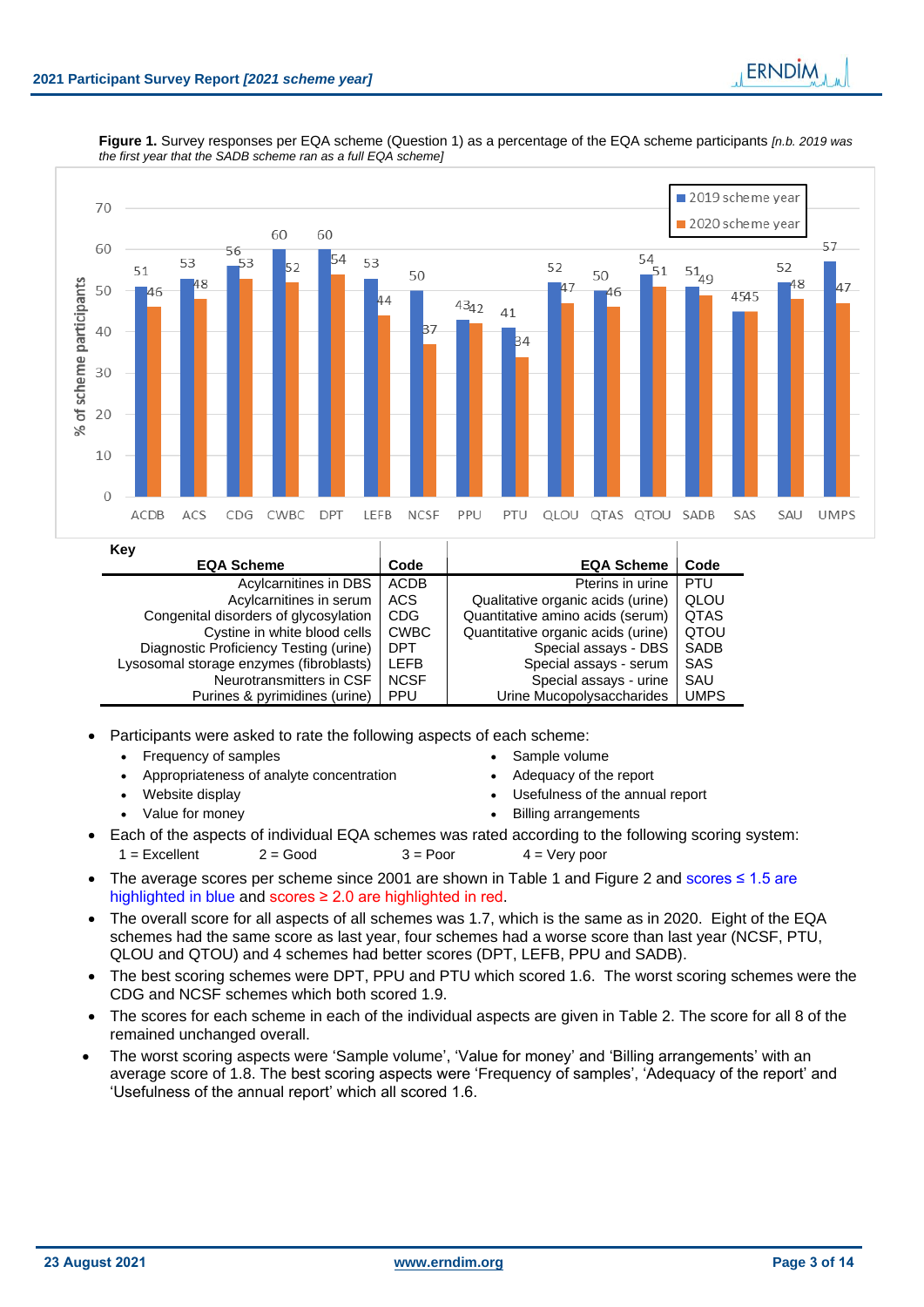| Table 1. Average scores per scheme (Question 1) [See Figure 1 for key to scheme codes] |  |  |  |
|----------------------------------------------------------------------------------------|--|--|--|
|                                                                                        |  |  |  |

|                   |       |      |      |      |                          |                          |      | <b>Average Scores</b>    |      |      |      |                              |      |
|-------------------|-------|------|------|------|--------------------------|--------------------------|------|--------------------------|------|------|------|------------------------------|------|
| <b>EQA Scheme</b> | 2021  | 2020 | 2019 | 2018 | 2017                     | 2016                     | 2015 | 2014                     | 2013 | 2012 | 2011 | 2007                         | 2001 |
| All schemes       | $1.7$ | 1.7  | 1.8  | 1.7  | 1.7                      | 1.7                      | 1.8  | 1.7                      | 1.7  | 1.7  | 1.8  | 1.7                          | 2.0  |
| <b>ACDB</b>       | 1.7   | 1.7  | 1.8  | 1.8  | 1.8                      | 1.9                      | 1.9  | 2.0                      | 1.9  | 1.9  | 2.0  | 2.0                          |      |
| <b>ACS</b>        | 1.7   | 1.7  | 1.7  | 1.6  | ۰                        |                          |      | $\overline{\phantom{a}}$ |      |      |      |                              |      |
| <b>CDG</b>        | 1.9   | 1.9  | 1.9  | 1.8  | 1.9                      | 1.9                      | 2.0  | 2.0                      | 1.9  | 1.8  | 1.9  |                              |      |
| <b>CWBC</b>       | 1.7   | 1.7  | 1.7  | 1.7  | 1.7                      | 1.7                      | 1.8  | 1.8                      | 1.6  | 1.7  | 1.6  | 1.4                          |      |
| <b>DPT</b>        | 1.6   | 1.7  | 1.8  | 1.6  | 1.7                      | 1.7                      | 1.7  | 1.7                      | 1.7  | 1.8  | 1.8  | 1.7                          | 2.0  |
| <b>LEFB</b>       | 1.8   | 1.9  | 1.8  | 1.7  | 1.8                      | 1.9                      | 1.9  | 2.0                      | 1.9  | 2.0  | 2.1  | $\qquad \qquad \blacksquare$ | ٠    |
| <b>NCSF</b>       | 1.9   | 1.8  | 1.8  | 1.9  | 1.7                      | $\overline{\phantom{a}}$ |      |                          |      |      |      |                              |      |
| <b>PPU</b>        | 1.6   | 1.7  | 1.7  | 1.7  | 1.7                      | 1.8                      | 1.8  | 1.7                      | 1.7  | 1.7  | 1.9  | 1.6                          | 2.1  |
| <b>PTU</b>        | 1.6   | 1.5  | 1.8  | 1.9  | $\overline{\phantom{a}}$ |                          |      |                          |      |      |      |                              |      |
| QLOU              | 1.7   | 1.6  | 1.7  | 1.7  | 1.7                      | 1.7                      | 1.7  | 1.7                      | 1.7  | 1.7  | 1.7  | 1.6                          | 1.9  |
| <b>QTAS</b>       | 1.7   | 1.7  | 1.7  | 1.7  | 1.7                      | 1.7                      | 1.7  | 1.7                      | 1.7  | 1.7  | 1.8  | 1.7                          | 2.0  |
| QTOU              | 1.8   | 1.7  | 1.8  | 1.7  | 1.7                      | 1.7                      | 1.8  | 1.7                      | 1.7  | 1.7  | 1.9  | 1.7                          | 2.1  |
| <b>SADB</b>       | 1.7   | 1.8  |      |      |                          |                          |      |                          |      |      |      |                              |      |
| <b>SAS</b>        | 1.7   | 1.7  | 1.7  | 1.7  | 1.8                      | 1.8                      | 1.7  | 1.7                      | 1.7  | 1.7  | 1.8  | 1.7                          | 2.0  |
| SAU               | 1.7   | 1.7  | 1.7  | 1.7  | 1.7                      | 1.7                      | 1.7  | 1.7                      | 1.7  | 1.7  | 1.7  | 1.8                          | 2.1  |
| <b>UMPS</b>       | 1.7   | 1.7  | 1.8  | 1.7  | 1.8                      | 1.7                      | 1.8  | 1.8                      | 1.8  | 1.8  |      |                              |      |

• There were a total of 2 scores of 2.0 or more in this survey: CDG ('Sample volume' = 2.6) and NCSF ('Sample volume' = 2.2).

- The 'Sample volume' score for CDG was again the worst score in the survey (2.6) with a worse score than in 2020 and 2019 (2.4 in 2020 and 2019).
- The best scores of the whole survey (1.4) were for 'Adequacy of the report' for both DPT and QLOU, and 'Usefulness of the Annual Report' for DPT.

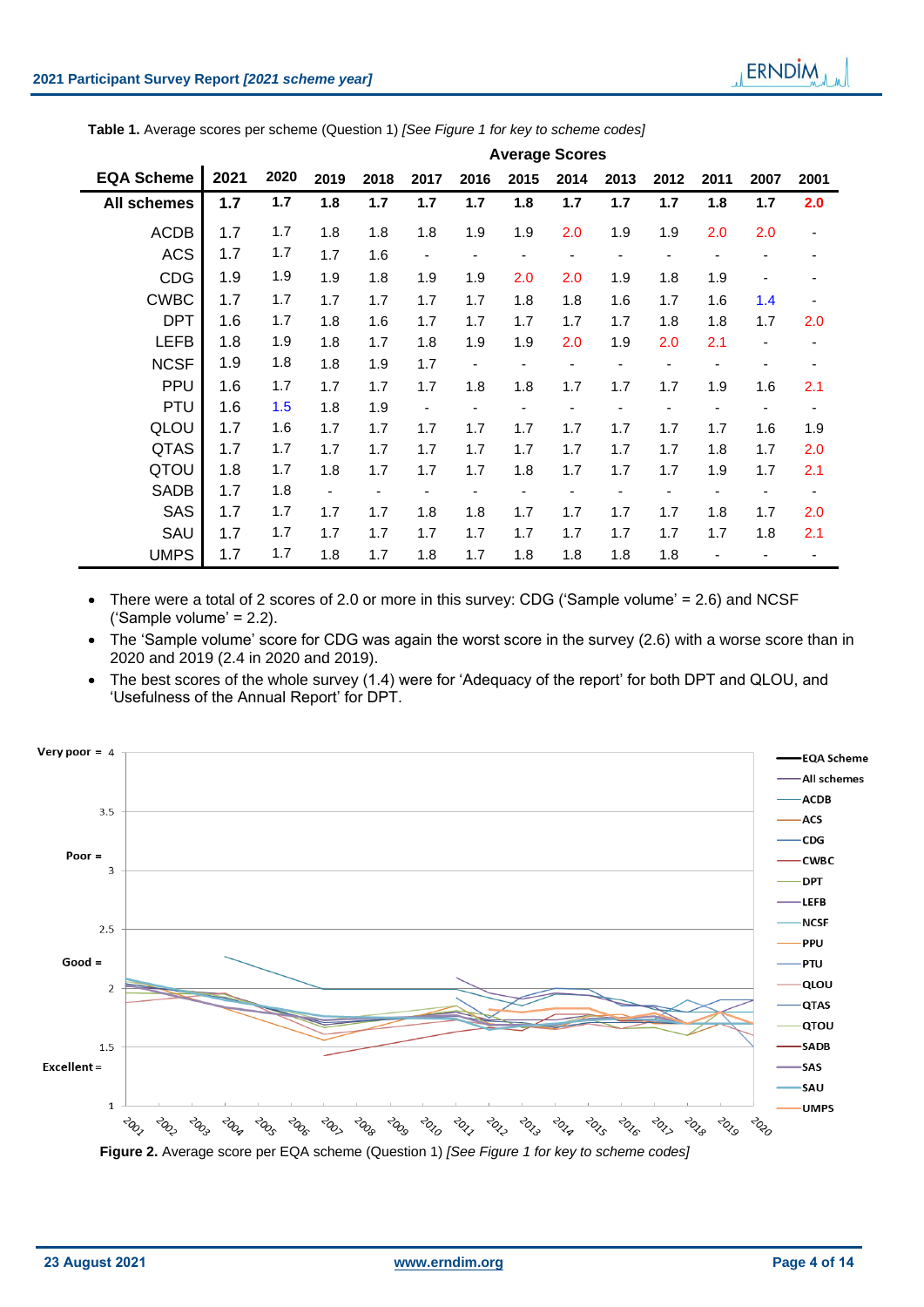**Table 2:** Average scores per aspect of each scheme (Question 1) *[See Figure 1 for key to scheme codes]*

| <b>Scheme</b><br><b>Aspects</b><br><b>EQA Schemes</b> | Frequency of samples | Sample volume | Appropriateness of<br>analyte concentration | Adequacy of the report | Website display | Usefulness of the annual<br>report | Value for money | <b>Billing arrangements</b> | Average per scheme | No. of responses<br>(% of scheme<br>participants) |
|-------------------------------------------------------|----------------------|---------------|---------------------------------------------|------------------------|-----------------|------------------------------------|-----------------|-----------------------------|--------------------|---------------------------------------------------|
| <b>ACDB</b>                                           | 1.8                  | 1.9           | $\blacksquare$                              | 1.5                    | 1.8             | 1.5                                | 1.8             | 1.9                         | 1.7                | 65 (45.8%)                                        |
| <b>ACS</b>                                            | 1.7                  | 1.6           | 1.7                                         | 1.7                    | 1.8             | 1.7                                | 1.8             | 1.8                         | 1.7                | 64 (49.2%)                                        |
| CDG                                                   | 1.6                  | 2.6           |                                             | 1.7                    | 1.9             | 1.7                                | 1.9             | 1.8                         | 1.9                | 37 (53.6%)                                        |
| <b>CWBC</b>                                           | 1.7                  | 1.7           | 1.7                                         | 1.6                    | 1.7             | 1.7                                | 1.8             | 1.8                         | 1.7                | 20 (52.6%)                                        |
| <b>DPT</b>                                            | 1.5                  | 1.8           |                                             | 1.4                    | 1.6             | 1.4                                | 1.7             | 1.8                         | 1.6                | 57 (54.3%)                                        |
| <b>LEFB</b>                                           | 1.8                  | 1.8           | 1.8                                         | 1.7                    | 1.8             | 1.7                                | 1.7             | 1.7                         | 1.8                | 33 (43.8%)                                        |
| <b>NCSF</b>                                           | 1.7                  | 2.2           | 1.9                                         | 1.7                    | 1.7             | 1.7                                | 1.9             | 1.9                         | 1.9                | 15 (36.8%)                                        |
| PPU                                                   | 1.5                  | 1.5           | 1.6                                         | 1.5                    | 1.8             | 1.6                                | 1.8             | 1.7                         | 1.6                | 25 (42.6%)                                        |
| PTU                                                   | 1.6                  | 1.8           | 1.5                                         | 1.5                    | 1.5             | 1.5                                | 1.9             | 1.8                         | 1.6                | 12 (34.4%)                                        |
| QLOU                                                  | 1.6                  | 1.9           |                                             | 1.4                    | 1.7             | 1.5                                | 1.7             | 1.7                         | 1.7                | 113 (48.2%)                                       |
| QTAS                                                  | 1.6                  | 1.8           | 1.6                                         | 1.7                    | 1.7             | 1.6                                | 1.8             | 1.8                         | 1.7                | 130 (46.4%)                                       |
| QTOU                                                  | 1.7                  | 1.7           | 1.7                                         | 1.7                    | 1.8             | 1.7                                | 1.9             | 1.8                         | 1.8                | 71 (52.3%)                                        |
| SADB                                                  | 1.7                  | 1.8           | 1.7                                         | 1.6                    | 1.7             | 1.6                                | 1.8             | 1.7                         | 1.7                | 45 (49.4%)                                        |
| SAS                                                   | 1.6                  | 1.6           | 1.7                                         | 1.7                    | 1.7             | 1.7                                | 1.8             | 1.8                         | 1.7                | 109 (46.1%)                                       |
| SAU                                                   | 1.6                  | 1.7           | 1.7                                         | 1.6                    | 1.7             | 1.7                                | 1.9             | 1.8                         | 1.7                | 90 (48.6%)                                        |
| <b>UMPS</b>                                           | 1.6                  | 1.9           | $\overline{\phantom{a}}$                    | 1.6                    | 1.7             | 1.6                                | 1.8             | 1.7                         | 1.7                | 49 (47.4%)                                        |
| <b>Average for</b><br>all schemes                     | 1.6                  | 1.8           | 1.7                                         | 1.6                    | 1.7             | 1.6                                | 1.8             | 1.8                         | 1.7                | 196 (45.9%)                                       |

# **3.2. Analytes in Quantitative Schemes (Q5 – Q.14)**

- A total of 84 individuals (42.9%) made suggestions for analytes to be added to or removed from the Quantitative schemes.
- Where possible we do try to incorporate suggestions for additional analytes but unfortunately this is not always possible. A summary of the suggestions for analytes to added or removed, with some responses from ERNDIM, is below (pages 5 to 8).

#### **Q.5: Acylcarnitines – Serum** (14 responses, 11.3% of ACS participants)

| <b>Suggested Analytes to be added</b> |   | <b>Suggested Analytes to be removed</b> |   |  |  |  |
|---------------------------------------|---|-----------------------------------------|---|--|--|--|
| Total suggested = $24$                |   | Total suggested $=$ 3                   |   |  |  |  |
| Analytes with >1 response             |   | <b>All Analytes suggested</b>           |   |  |  |  |
| C <sub>14</sub>                       | 2 | 3-OH-Stearoylcarnitine (C18-OH)         |   |  |  |  |
| C16:1                                 | 2 | C <sub>5</sub> -OH                      | 1 |  |  |  |
| $C18:1-OH$                            | 2 | <b>Total Carnitine</b>                  | 2 |  |  |  |
| C <sub>22</sub>                       | 2 |                                         |   |  |  |  |
| C <sub>24</sub>                       | 2 |                                         |   |  |  |  |
| C6DC                                  | 2 |                                         |   |  |  |  |
| Free carnitine                        | 2 |                                         |   |  |  |  |
| Succinylcarnitine                     | 2 |                                         |   |  |  |  |

#### **ERNDIM Response:**

• No analytes were requested by a large number of participants. At this time no further will be added to the scheme as it was agreed by the ERNDIM Scientific Advisory Board (SAB) that it is important to manage the addition of analytes carefully as new additions may affect the stability of the samples due to possible cross reactions.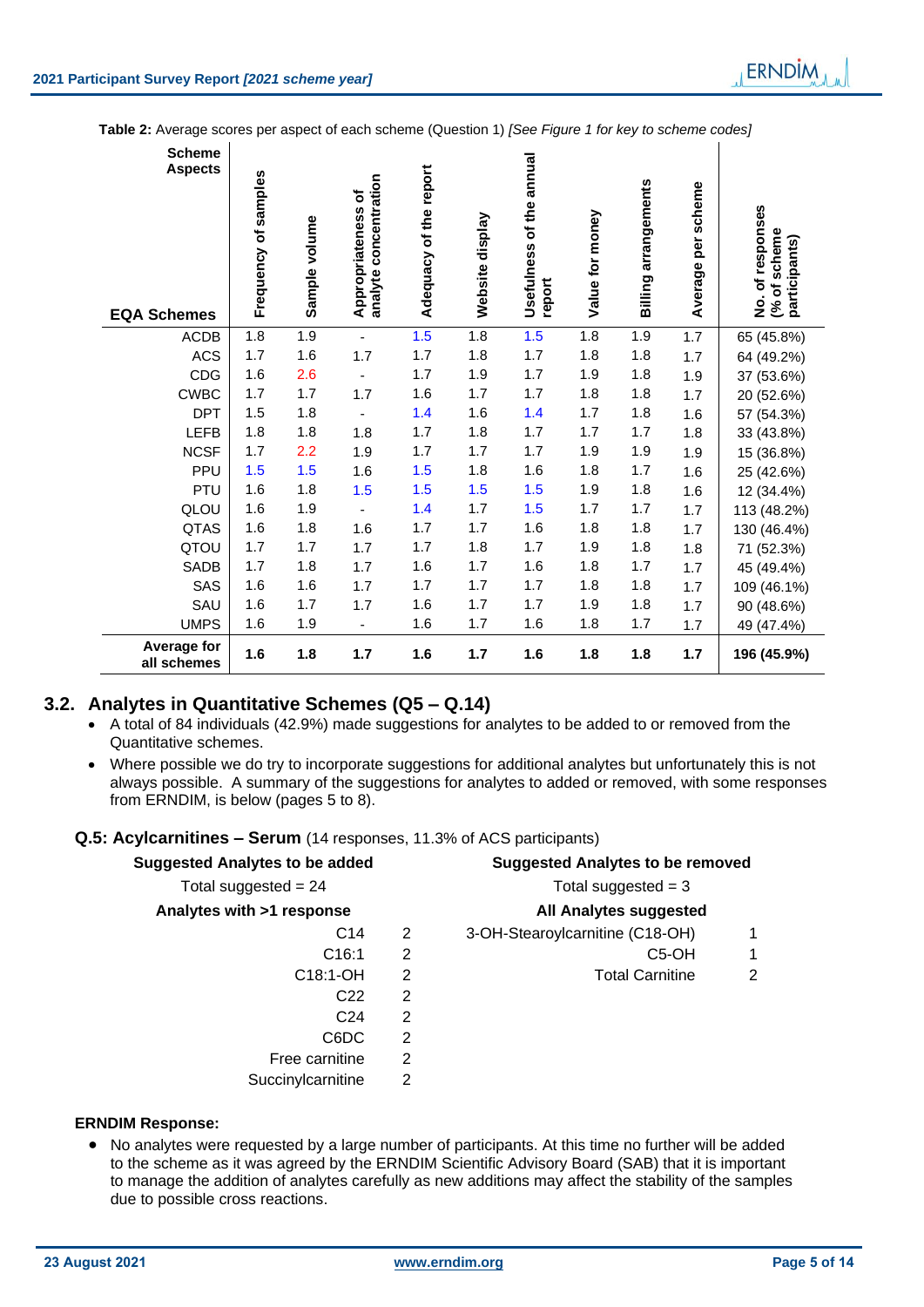# **Q.6: Lysosomal Enzymes** (10 responses, 13.7% of LEFB participants)

# **Suggested Analytes to be added Suggested Analytes to be removed**

Total suggested = 18 Total suggested = 3

# **Analytes with >1 response All Analytes suggested**

- 
- 

#### Arylsulfatase A 5 Sphingomyelinase 3

arylsulfatase B 4 Alfa-Mannosidase 2

#### **ERNDIM Response:**

• The 2019 LEFB scheme saw the first change to the enzymes included for several years. It is the intention of the Scientific Advisor for this scheme to review the performance and requests of participants each year and adjust the scheme to address enzymes which cause difficulty or are of interest to our participants. It is hoped that a wider selection of enzymes will be included in this scheme over several years by rotating some enzymes each year.

### **Q.7: Neurotransmitters – CSF** (3 responses, 7.9% of all NCSF participants)

# **Suggested Analytes to be added Suggested Analytes to be removed**  $Total suggested = 3$  Total suggested = 0 **Analytes with >1 response All Analytes suggested**

 $MHPG$  2

### **ERNDIM Response:**

• MHPG is currently not requested by sufficient participants to be considered but may be revisited in the future if larger numbers of requests are received.

### **Q.8: Purines & pyrimidines** (6 responses, 11.1% of PPU participants)

| Suggested Analytes to be added | <b>Suggested Analytes to be removed</b> |                        |  |  |  |  |
|--------------------------------|-----------------------------------------|------------------------|--|--|--|--|
| Total suggested $=$ 3          |                                         | Total suggested $= 1$  |  |  |  |  |
| Analytes with >1 response      |                                         | All Analytes suggested |  |  |  |  |
| <b>SAICAR</b>                  | 3                                       | Orotidine              |  |  |  |  |

#### **ERNDIM Response:**

- SAICAR is very costly, however this will be reviewed periodically as other changes to the scheme may make this a viable addition in the future.
- Orotidine is a relatively new addition to the scheme, which was requested by a number of participants, it will therefore not be removed at this stage.

#### **Q.9: Pterins – Urine** (2 responses, 6.3% of all PTU participants)

| <b>Suggested Analytes to be added</b> | <b>Suggested Analytes to be removed</b> |
|---------------------------------------|-----------------------------------------|
| Total suggested $=$ 4                 | Total suggested $= 0$                   |
| All analytes suggested                | <b>All Analytes suggested</b>           |
| Dihydrobiopterin                      |                                         |
| Dihydroneopterin                      |                                         |
| Sepiapterin                           |                                         |
| Tetrahydrobiopterin                   |                                         |

#### **ERNDIM Response:**

• No analytes were requested by a large number of participants.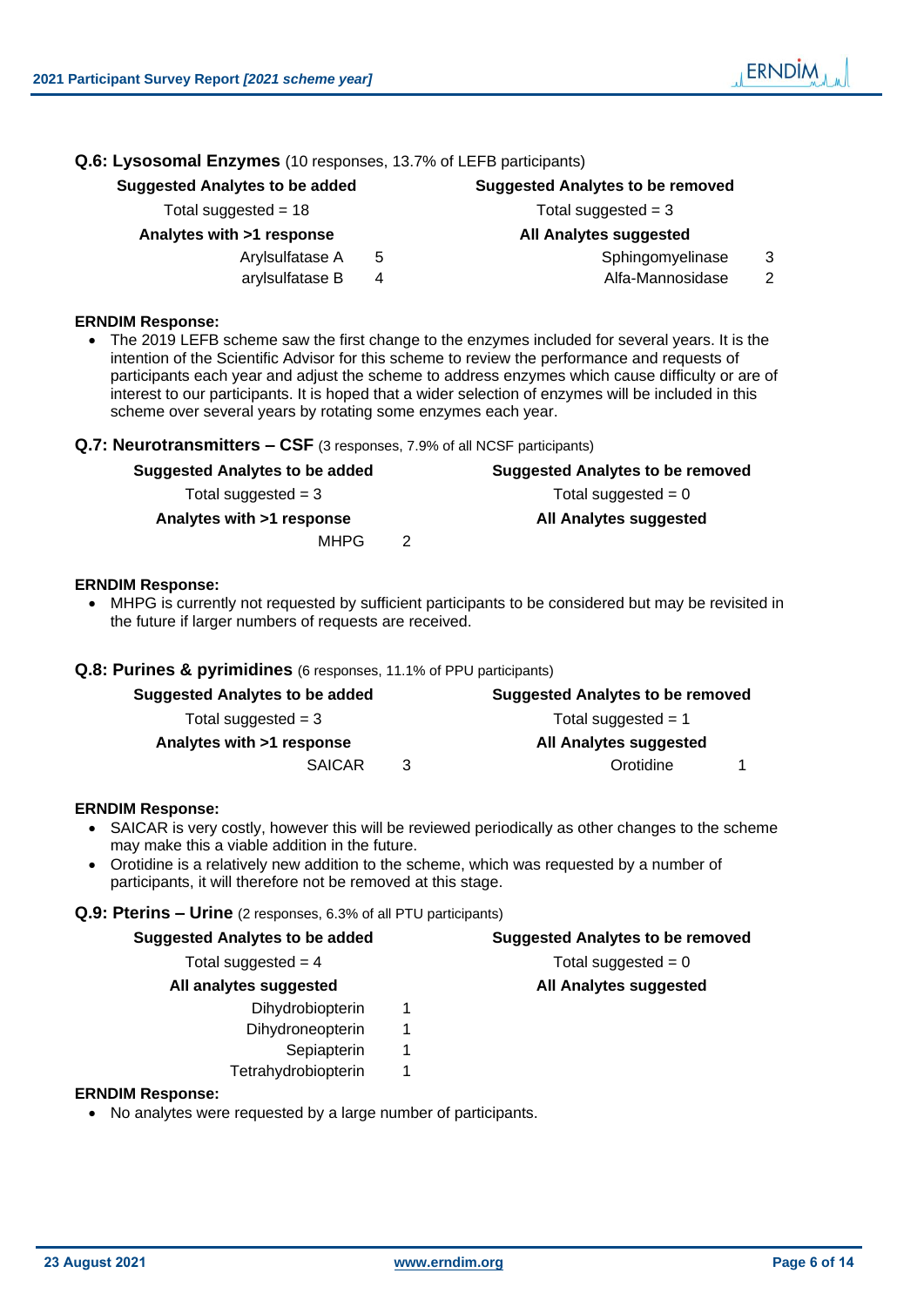**Q.10: Quantitative amino acids** (17 responses, 6.4% of all QTAS participants)

# **Suggested Analytes to be added Suggested Analytes to be removed**

| Total suggested = $22$    |  |  |  |  |  |  |
|---------------------------|--|--|--|--|--|--|
| Analytes with >1 response |  |  |  |  |  |  |

Phosphoethanolamine 5 N(pros)-methylhistidine 13

homocystine 2 N(tele)-Methylhistidine 13

| ggoolog Andrytoo to bo duucu | <b>OUGGOOD AND FOUND TO BE TUNNED</b> |  |  |  |  |
|------------------------------|---------------------------------------|--|--|--|--|
| Total suggested $= 22$       | Total suggested $= 14$                |  |  |  |  |
| Analytes with >1 response    | Analytes with >1 response             |  |  |  |  |
| <b>Dhocphoothonoloming</b>   | N/proc) mothylbiotiding               |  |  |  |  |

- -
	- Pipecolic acid 11
	- Aspartyl glucosamine 7
		- Sulphocysteine 7
			- saccharopine 6
		- Homocitrulline 5

#### **ERNDIM Response:**

- N(pros)-methylhistidine and N(tele)-Methylhistidine will remain in the scheme, while it is understood that these analytes have caused difficulty for some labs the Scientific Advisory board feel it is important that this is addressed rather than removing the analytes.
- Neither analytes suggested for addition to the scheme were requested by a large number of participants. At this time no further will be added to the scheme as it was agreed by the ERNDIM Scientific Advisory Board (SAB) that it is important to manage the addition of analytes carefully as new additions may affect the stability of the samples due to possible cross reactions.

### **Q.11: Quantitative organic acids** (16 responses, 6.4% of all QTOU participants)

| <b>Suggested Analytes to be added</b> | <b>Suggested Analytes to be removed</b><br>Total suggested $=$ 4 |                               |  |  |  |
|---------------------------------------|------------------------------------------------------------------|-------------------------------|--|--|--|
| Total suggested = $33$                |                                                                  |                               |  |  |  |
| Analytes with >1 response             |                                                                  | <b>All Analytes suggested</b> |  |  |  |
| Orotic acid                           | 6                                                                | Pyro glutamic acid<br>1       |  |  |  |
| 2-Methyl-3-OH-Butyric acid            | 5                                                                | Suberylglycine<br>1           |  |  |  |
| homogentisic acid                     | 4                                                                | Mevalonic acid<br>1           |  |  |  |
| 3-methylcrotonylglycine               | 3                                                                | Vanillactic acid              |  |  |  |
| Proponyl glycine                      | 3                                                                |                               |  |  |  |

### **ERNDIM Response:**

- Orotic acid is included in the Special Assays in urine scheme.
- There were not enough requests for addition or removal of any other analyte to justify changes.

#### **Q.12: Special assays – Dried Blood Spots** (13 responses, 14.6% of all SADB participants)

| <b>Suggested Analytes to be added</b> |                        |  |  |  |  |
|---------------------------------------|------------------------|--|--|--|--|
|                                       | Total suggested $=$ 3  |  |  |  |  |
|                                       | All Analytes suggested |  |  |  |  |
|                                       | Allo-isoleucine        |  |  |  |  |
| 4                                     | L-Homocysteine         |  |  |  |  |
| 3                                     | <b>NTBC</b>            |  |  |  |  |
|                                       |                        |  |  |  |  |

#### **ERNDIM Response:**

- MMA is currently included in the Special Assays in Serum scheme.
- Allo-isoleucine and Homocysteine would not be considered for removal, as these are diagnostic metabolites relevant to new-born screening second tier tests and have limited alternative EQA.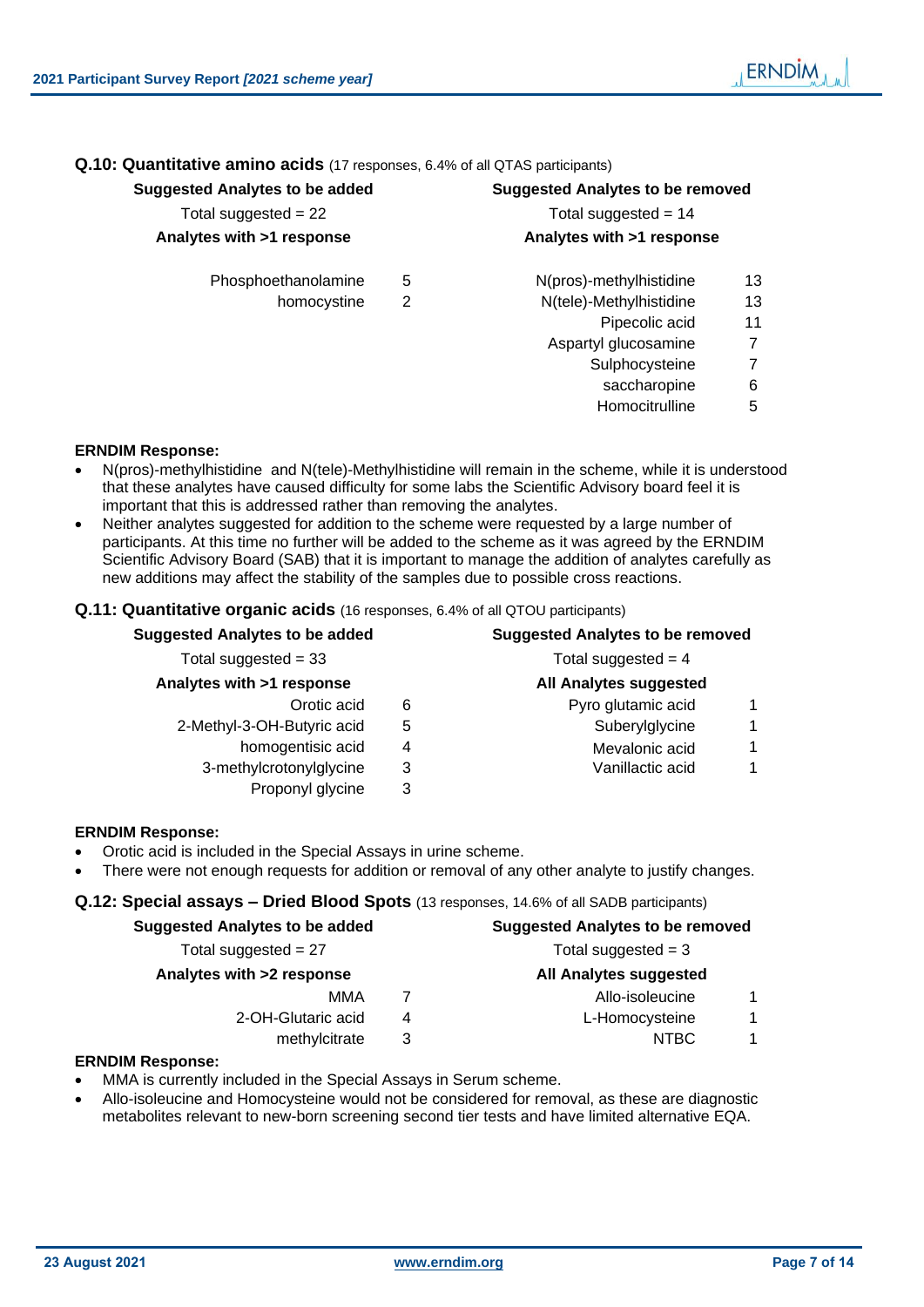# **Q.13: Special assays – serum** (25 responses, 10.5% of all SAS participants)

**Suggested Analytes to be added Suggested Analytes to be removed**

- **Analytes with >2 response All Analytes suggested**
	- aceto acetate  $\overline{5}$  carnitine free 1
		-
		- desmosterol 3
		- succinylacetone 3

# **ERNDIM Response:**

Suggested additions

- Acetoacetate has previously been included in the scheme with some issues.
- ERNDIM may consider inclusion of sterols in a scheme in the future however currently demand is not high enough.
- Succinylacetone will be included for 2022.

**Q.14: Special assays – urine** (19 responses, 10.7% of all SAU participants)

# **Suggested Analytes to be added Suggested Analytes to be removed**

Total suggested  $= 24$  Total suggested  $= 2$ 

# **Analytes with >1 response All Analytes suggested**

- Argininosuccinic acid 2 and 2 orotic acid 1
	- Gb3 2
	- Homocystine 2
	- porphobilinogen 2
		- Total Carnitine 2

# **ERNDIM Response:**

- The requests for addition of these analytes are too few to provide statistically relevant data if included.
- All analytes suggested for removal are measured and reported by a significant number of participants and therefore would not be removed at this time.

# **3.3. Do you have any other remarks, comments or suggestions for any of the schemes you subscribed to? (Q.15)**

- Number of individual responses = 38 (19.4% of all responses).
- These comments are summarised under [3.14](#page-10-0) (page [11\)](#page-10-0) with the comments made in response to Q.26 (see [12\)](#page-11-0).

# **3.4. Do you think that assessment of interpretation to the Neurotransmitters in CSF scheme adds value to the scheme? (Q.3)**

- 26 respondents (65.8% of participants in the NCSF scheme) answered this question.
- The response options were 'It adds a lot of value' (15/26, 57.7%), 'It adds some value' (8/26, 30.8%), 'It makes no noticeable difference' (3/26, 11.5%), 'It detracts some value' (0) or 'It detracts a lot of value' (0).

# **3.5. Do you think that assessment of interpretation to the Lysosomal Enzymes in fibroblasts scheme adds value to the scheme? (Q.4)**

- 38 respondents (52.1% of participants in the LEFB scheme) answered this question.
- The response options were 'It adds a lot of value' (22/38, 57.9%), 'It adds some value' (12/38, 31.6%), 'It makes no noticeable difference' (4/38, 10.5%), 'It detracts some value' (0) or 'It detracts a lot of value' (0).

AASA 2 succinyl acetone 1

Total suggested  $= 40$  Total suggested  $= 2$ 

lanosterol 5 Ketone bodies 1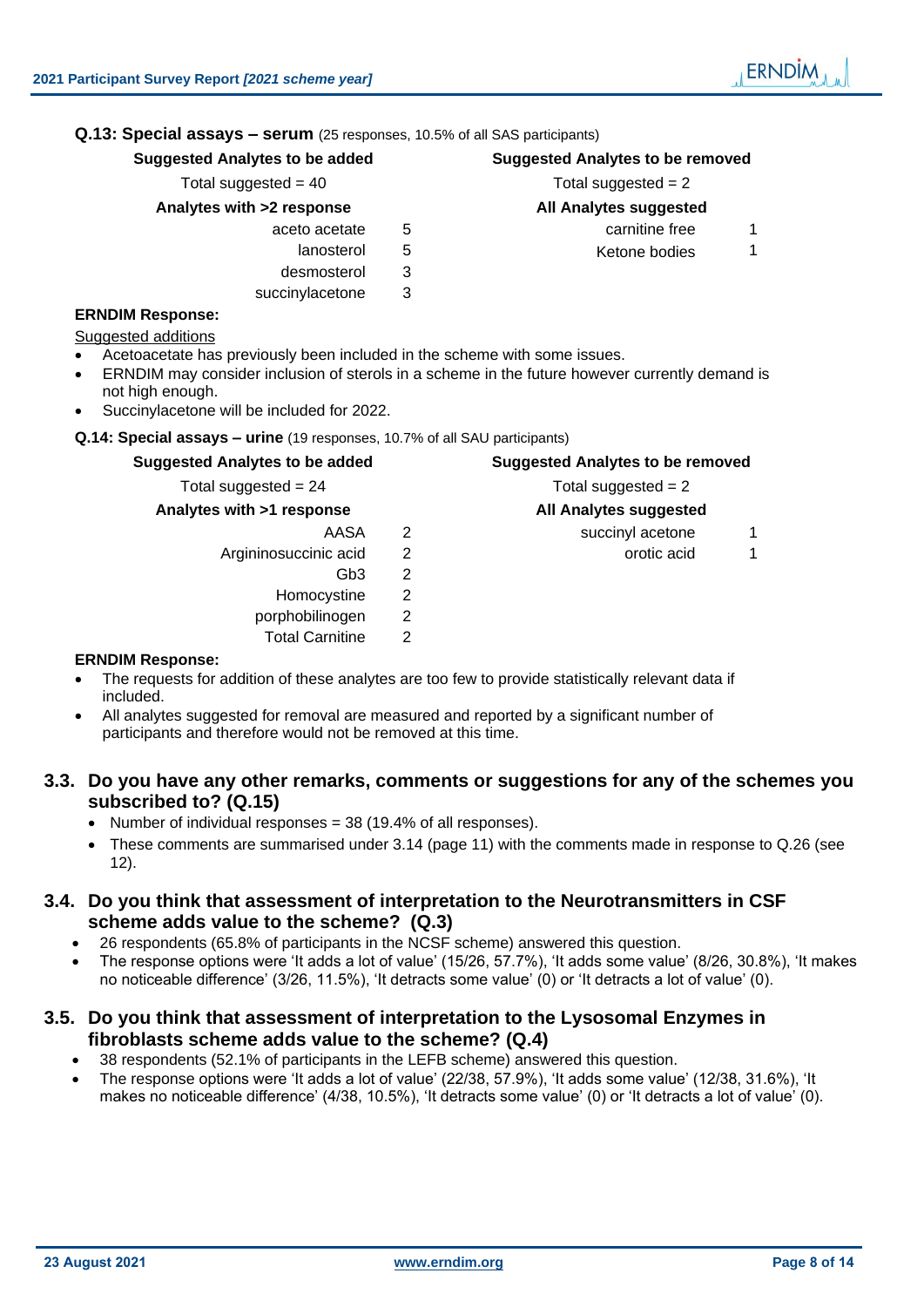# **3.6. Did your laboratory experience much disruption due to the COVID-19 pandemic during 2020? (Q.16)**

• 188/196 (95.9%) respondents to the survey answered this question. **Response Number of respondents**

| Significant disruption, clinical service affected | 16(8.5%)   |
|---------------------------------------------------|------------|
| Some disruption including to clinical service     | 55 (29.3%) |
| Some disruption, clinical service not affected    | 43 (22.9%) |
| Minor disruption, clinical service not affected   | 47 (25.0%) |
| No disruption                                     | 27 (14.4%) |

# **3.7. What types of disruption did your laboratory experience? (Q.17)**

• 188/196 (95.9%) respondents to the survey selected at least one option.

#### **Response Number of respondents**

Reduced staffing levels i.e. due to sickness and/or social distancing etc. 131 (66.8%) Increased workload (including assisting with Covid-19 testing) 48 (24.5%) Disruption to supply chains **75** (38.3%) Disruption to external services e.g. servicing/repair of equipment 78 (39.8%) Issues with delivery of EQA materials 30 (15.3%)

- 7 respondents selected "other" and their replies were:
	- ➢ Delayed scheme deadlines.
	- $\triangleright$  Internal delay in decision making.
	- $\triangleright$  No disruption other than separating staff into 2 shifts in minimise Covid spread if any outbreak did occur.
	- $\triangleright$  Temporarily decreased workload (fewer routine samples because of clinic cancellations).
	- $\triangleright$  We reduce staff as a caution, but we do not have any inconvenience.
	- ➢ Sometimes delivery delay.
	- ➢ Decreased testing frequency.

# **3.8. Did your laboratory find the adjustments made by ERNDIM helpful? (Q.18)**

*Adjustments made by ERNDIM:* 

*- Some scheme submission deadlines were delayed from March/April/May until June 2020.*

*- Where required, due to difficulties caused by the pandemic, participants were permitted to submit or amend submissions late (within 2 weeks of the submission deadline, prior to publication of results or diagnoses and subject to approval).*

*- Due to inability to hold face to face meetings as in previous years the DPT workshops were held online.*

# • 188/196 (95.9%) respondents to the survey answered this question.

| <b>Response</b>    | <b>Number of respondents</b> |
|--------------------|------------------------------|
| Verv helpful       | 84 (44.7%)                   |
| Somewhat helpful   | 60 (31.9%)                   |
| Made no difference | 33 (17.6%)                   |
| Somewhat unhelpful | $10(5.3\%)$                  |
| Very unhelpful     | $1(0.5\%)$                   |

# **3.9. Are there any other changes ERNDIM could have made that would have assisted your laboratory with EQA participation during 2020? (Q.19)**

- 9/196 (4.6%) respondents entered text into this open text box. Responses were:
	- $\triangleright$  With hindsight, the delay in submission and reporting led to delay in recognising a calibration issue on one assay, and a problem with reconstitution of ERNDIM EQA material on another.
	- $\triangleright$  Delaying deadlines did not help us. I was unaware that we could submit or amend submission within two weeks, this may have be publicised more clearly. Can deadlines be synchronised somewhat, it was difficult to keep up to date with changes and as a result we submitted significantly earlier and not in real time. We had insufficient material to repeat.
	- $\triangleright$  User friendly online schedule of ERNDIM EQAP as well as update to changes in deadlines would help to avoid confusion.
	- $\triangleright$  Late submissions were helpful but delayed submissions for all schemes until June were too long.

**ERNDIM**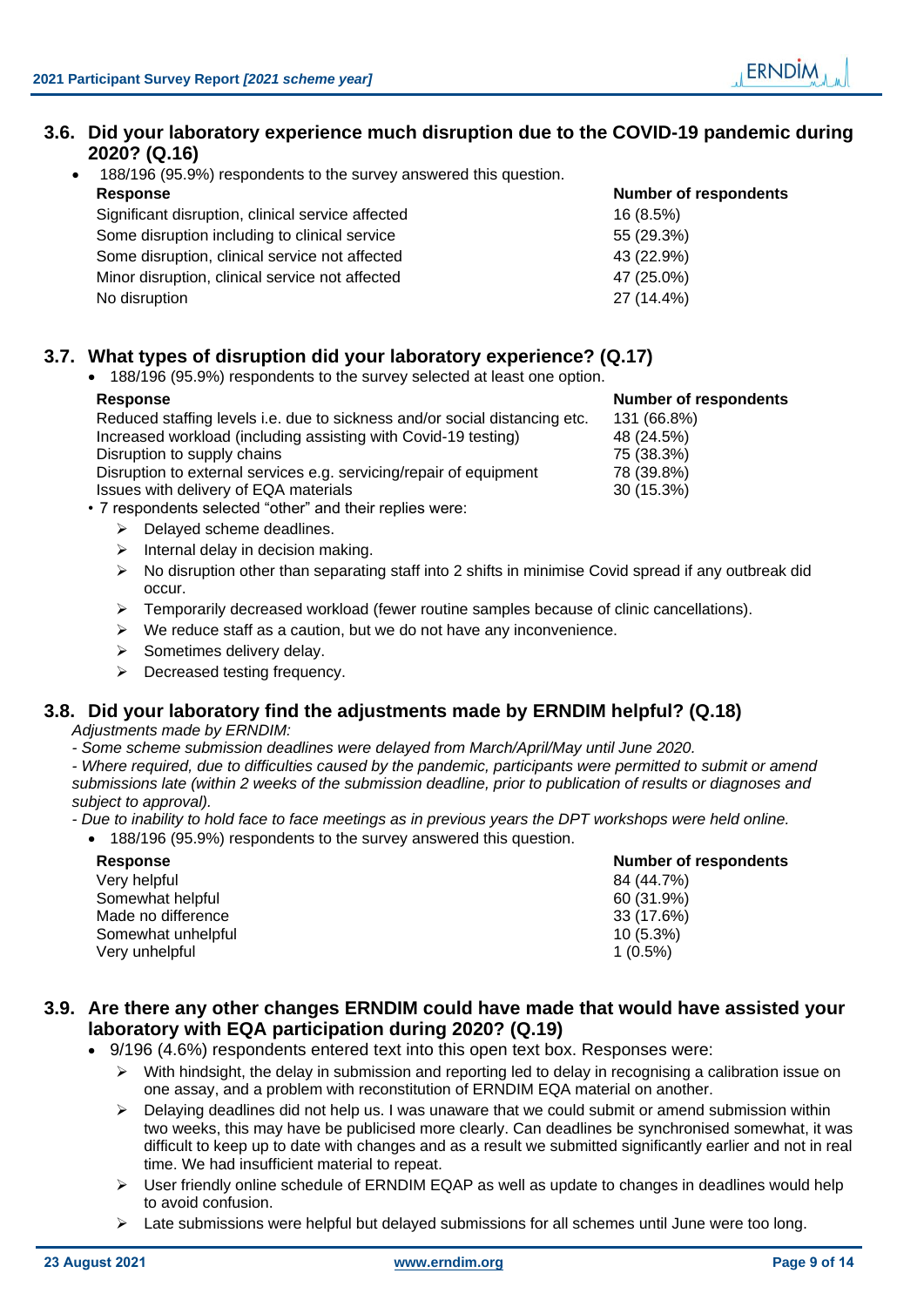- $\triangleright$  The adjustments made by erndim were very useful but the fact that several batches were evaluated at once made that some errors were dragged from one batch to another. These errors could have been corrected in the next batch if everything had worked normally
- $\triangleright$  We would have preferred an interim report with data that could be submitted then a final report once all data submitted. It would allow us to continue to keep an eye on performance.
- $\triangleright$  The ACDB London scheme could have been better if it was done in time rather than delayed.
- $\triangleright$  Increase the timeframe in which patient information is available prior to the deadline.
- $\triangleright$  For us it would have been better if there was a delay in submission for each batch of Erndim. Submission of 4 batches for Organic Acid Test at the same time was not an advantage for us because the method optimization was delayed.

# **3.10.As we begin 2021 has normal service resumed in your laboratory or are you continuing to experience disruption? (Q.20)**

**•** 188/196 (95.9%) respondents to the survey answered this question.

| <b>Response</b>                                                                | <b>Number of respondents</b> |
|--------------------------------------------------------------------------------|------------------------------|
| Normal service has resumed                                                     | 70 (38.0%)                   |
| There is some ongoing disruption but not affecting clinical service            | 77 (41.8%)                   |
| There is some ongoing disruption that is affecting clinical service            | 21 (11.4%)                   |
| There is a high level of ongoing disruption that is affecting clinical service | $2(1.1\%)$                   |
| not applicable - no disruption experienced at any time                         | 14 (7.6%)                    |

# **3.11.Does your laboratory use any of the Internal Control Materials provided by MCA laboratories? (Q.21)**

• 183/196 (88.3%) respondents answered this question

| <b>Response</b>                        | <b>Number of respondents</b> |
|----------------------------------------|------------------------------|
| Yes                                    | 79 (43.2%)                   |
| No.                                    | 79 (43.2%)                   |
| No, but we may use these in the future | 25 (13.7%)                   |

# **3.12.Comments on the overall performance of ERNDIM (Q.22 – 25)**

- The aim of this section is to assess participants' perception of the overall performance of ERNDIM.
	- In summary:
		- 95% of respondents rated the quality of services provided by ERNDIM as 'excellent' or 'good'; with 96% of respondents having 'complete' or 'a lot' of confidence that ERNDIM can deliver the service required by participants.
		- 67% of respondents agreed that overall ERNDIM's performance is 'getting better' or 'getting much better'; with 98% of respondents stating that it was 'certain' or 'very likely' that they would use ERNDIM services in the future.

### **Q.22: Overall, how do you rate the quality of products and services we provide?**

(186 individual responses, 94.9% of all responses for this section)

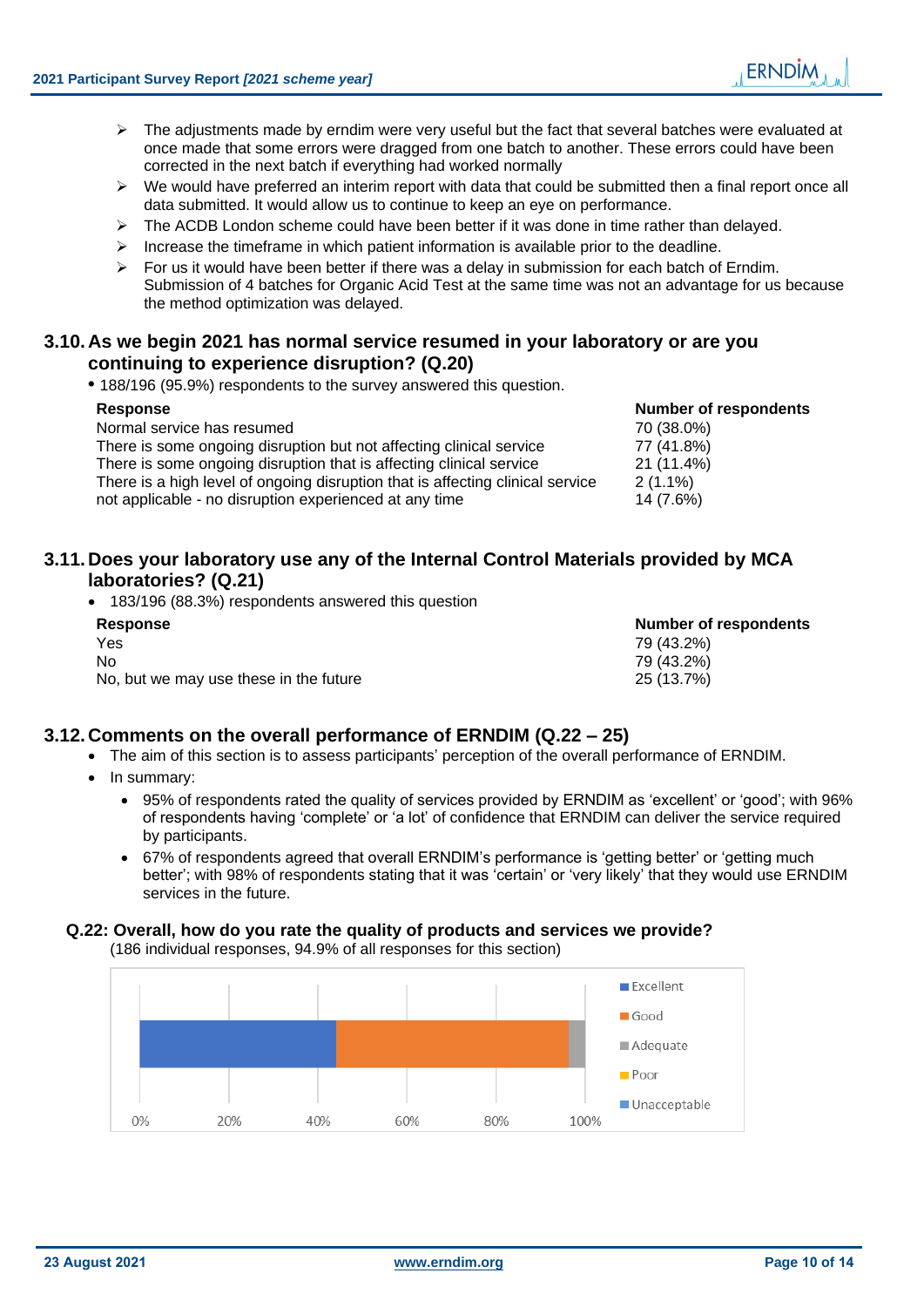### **Q.23: What level of confidence do you have in us to deliver the products and services that you require?**



(186 individual responses, 94.9% of all responses for this section)

### **Q.24: Overall, is our performance...**

(186 individual responses, 94.9% of all responses for this section)



#### **Q.25: Based on our performance, how likely is it that you will use us in the future?**  (186 individual responses, 94.9% of all responses)



# **3.13.Do you have any other remarks, comments or suggestions for how we could improve the services we provide? (Q.26)**

- Number of individual responses  $= 27$  (13.3% of all responses).
- These comments are summarised below with the comments made in response to Q15.

# <span id="page-10-0"></span>**3.14.Summary of Remarks, comments or suggestions for improvements (Q.15 & Q.26)**

- Total number of responses was 65 from 49 individuals  $(= 25\%$  of all responses).
- There were a large number of comments and suggestions for improvement. Below is a summary of some of the most frequent comments with responses from ERNDIM.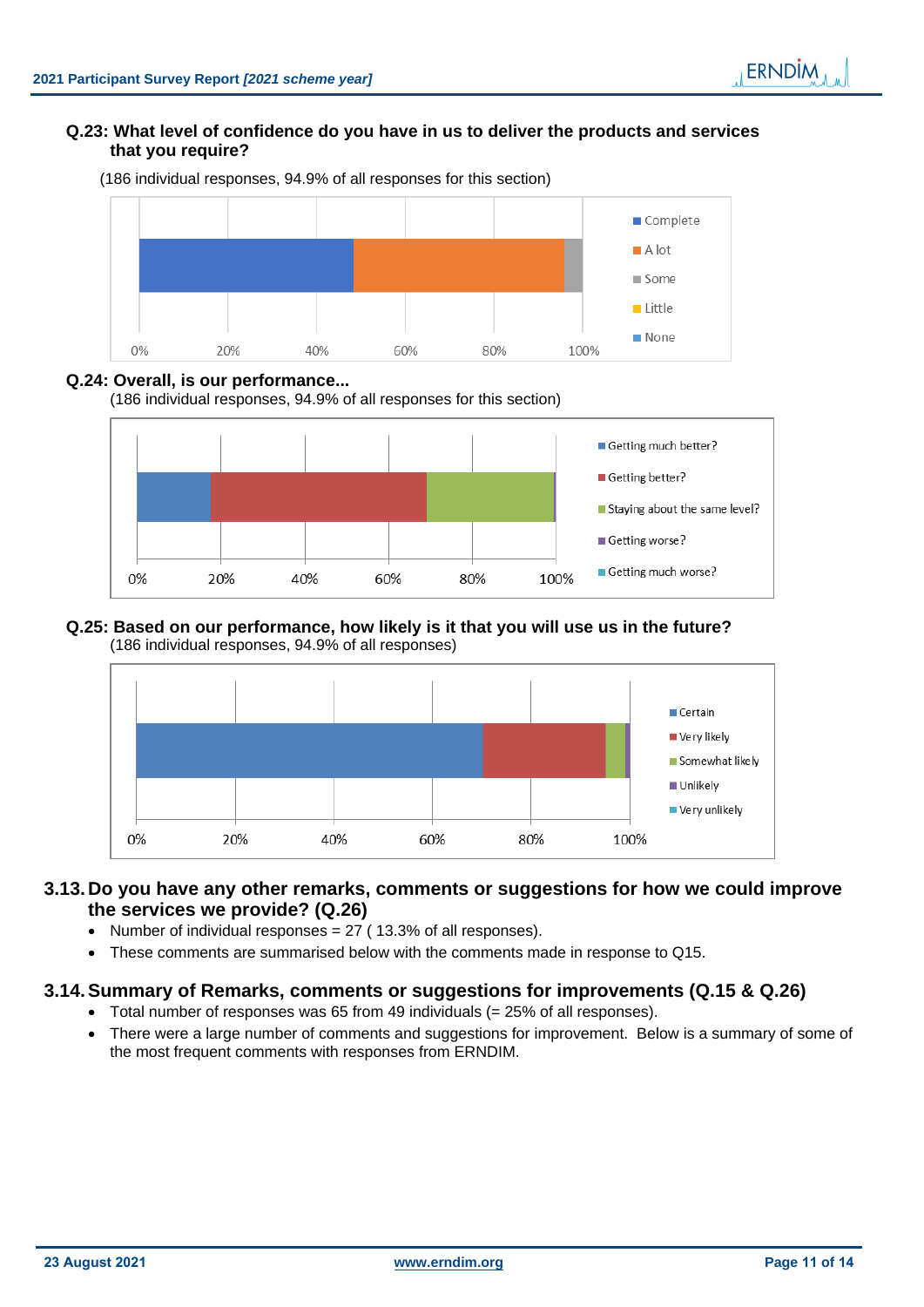### **Participant Comment ERNDIM Response**

#### <span id="page-11-0"></span>**1. Administration**

- A few years ago we submitted a sample for the scheme which was accepted, but we did not receive a discount as the sample had not been used. Each year I query this and this year was informed that the sample had been used and the invoice was incorrect. This seems a rather complex way of dealing with the discount offered to labs who provide a sample for the scheme and relies on someone in the lab remembering that a sample has been sent but not used. It would be easier to offer a discount the year after the sample has been used, regardless of whether it has been used.
- As we bring up new testing we continue to look to ERNDIM to use for proficiency testing. It would be easier to send a document to you listing what we need rather than trying to fit them in boxes in a survey. We are happy you now provide biotinidase and other new analytes. Thank you.
- In our country by regulation it is established that the documents must be in the language of the country (Spanish) to facilitate reading and understanding, we would like you to evaluate this possibility.

#### **2. EQA Schemes**

#### **2.1. General**

- Concerning quantitative schemes, could ERNDIM prepare larger volumes in order to keep residual material to sell to labs (for calibration purpose or validation of new methods)?
- I would be grateful if you could provide support to improve quality, when you see repeated poor performance.
- I would like to see deadline dates with every data entry for EQA schemes.

#### **2.2. Website reporting**

- In the result entry it can be ensured that the "<" sign is taken into consideration.
- The website for reporting ACDB EQA has to be improved. Most of the time does not open off and on.

• Some samples may not be suitable for use in our EQA schemes, as such we cannot provide a discount until the year following use of the sample in a scheme. We will take your feedback on board and look for ways to improve this process.

- Unfortunately, it would not be possible for the administration team to handle the data in this way if all participants provided feedback via email.
- Although ERNDIM has some Spanish speaking members of the Scientific Advisory Board these are voluntary members who donate their time. Translation of all documents would take a long time.
- Where material is available ERNDIM can provide this to participants following completion of the scheme year or following the submission deadline for the specific sample. Please contact [admin@erndim.org](mailto:admin@erndim.org) or visit the 'participant info' page of the registration website for further details. To prepare a larger amount of 'spare' material would increase scheme participation cost. The number of requests for this material is relatively low so this does not appear to be necessary currently.
- Poor performance support letters sent to poor performers are aimed to begin a dialogue between participants and Scientific Advisors with the purpose of improving performance. Additionally, the Administration Office can be emailed to make contact with a Scientific Advisor to discuss any performance issues throughout the year.
- A full EQA scheme submission deadline calendar is available on the ERNDIM website: [https://erndim.org/store/docs/DOC4286ERNDIM2021EQAdisp-](https://erndim.org/store/docs/DOC4286ERNDIM2021EQAdisp-RAHEKUPA778457-27-05-2021.pdf)[RAHEKUPA778457-27-05-2021.pdf](https://erndim.org/store/docs/DOC4286ERNDIM2021EQAdisp-RAHEKUPA778457-27-05-2021.pdf)
- Due to the Quantitative schemes' website statistics requiring absolute values it is not possible for this to be achieved.
- The results submission website will continue to be developed and if you have any specific problems or suggestions for improvements please contact [admin@erndim.org.](mailto:admin@erndim.org) It may be useful to include screenshots of any issues as this may help the website manager to diagnose issues.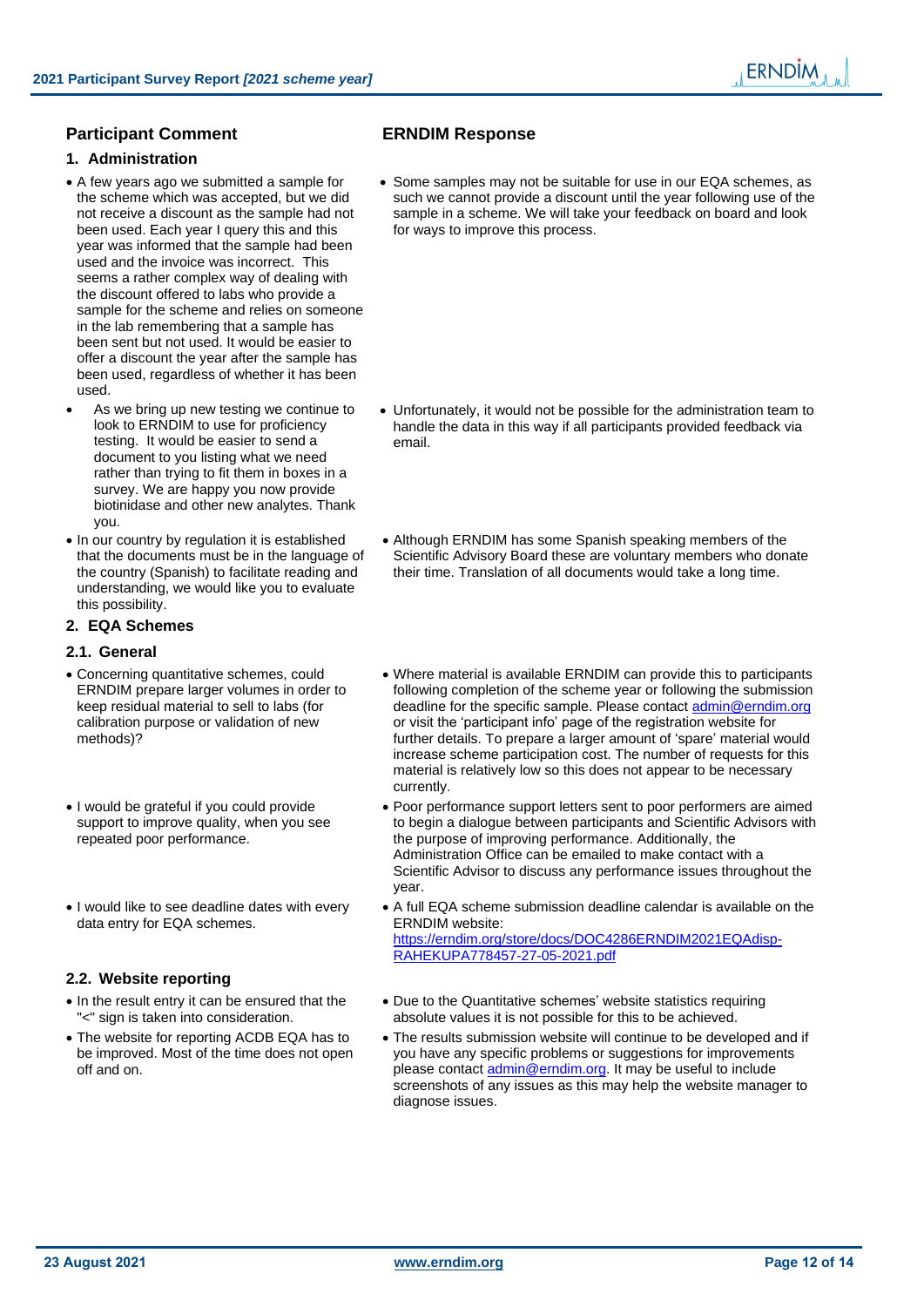### **Participant Comment ERNDIM Response**

#### **2.3. Acylcarnitines in DBS**

- Acylcarnitines in DBS you have to send a sufficient volume of the sample if something going wrong with the first preparation we will be able to repeat in triplicate the second time preparation .Thank you.
- DBS scheme should be only one scheme for all participant preferably in the middle distance between all participant in Europe.

#### **2.4. CDG scheme**

- I do understand that sample material is hard to come by but we will be switching to a CZE method after the current round(s) which requires a minimum of approx. 150 uL sample, accounting for dead volume. When we reregister for 2022 it will be by the new method and I am concerned we may struggle to return EQA results due to sample volume.
- The turnaround time for CDG reports is too late for effective actions. It will be better if all the qualitative report will be released at similar time.

#### **2.5. Cystine in white blood cells**

• Regarding Cystine in White Blood Cells test, and being in mind maybe it is not practicable, the result of this Quality Control it is not comparable to a real sample because it not affected by some problems that could happen during the extraction procedure. To be clear, the most important step int he determination of cystine in WBC is the extraction procedure that in the Quality Controls lack. So, the operators could be very capable for protein determination or cystine test, but not for the extraction procedure. It would be great to think about having a real blood samples to receive in order to check all the procedure and determinations.

#### **2.6. Diagnostic Proficiency Testing**

• Being in the USA, it was wonderfully informative to have the DPT meeting online so we could attend. Should you go back to in person, we'd very much appreciate if an online recording was available in the future.

#### **2.7. Lysosomal Enzymes in fibroblasts scheme**

- Can we have three (3) cycles for lysosomal enzyme in fibroblasts rather than current 2 cycle with 3 samples per cycle. Separating the samples into 3 cycles will assist in troubleshooting should one needed.
- Please include an option to in the lysosomal enzymes in fibroblasts scheme to say "no deficiency of the enzymes tested" as not all labs test all enzymes included in the EQA scheme and are marked negatively for missing a diagnosis they had not tested for.

- The Scientific Advisors of this scheme believe that the sample size is suitable. If your process requires additional sample for repeat testing it is possible to order a second set of samples. However, as this scheme uses real patient samples there are limits to the amount that can be provided.
- Due to the use of real patient samples and the number of participants in this scheme it is not possible to provide enough identical samples for all participants. The introduction of a common sample is being trialled; however, this is dependent upon a large enough bulk sample being available.
- The samples provided are from real patient samples, as such there is a limited amount of material. Although we are aware a proportion of participants require a larger volume, the 25ul sample volume provided is sufficient for most participants. It is possible for participants requiring larger volumes to purchase additional material at a discounted fee. Please contact [admin@erndim.org](mailto:admin@erndim.org) for further details.
- ERNDIM apologises for delays in publications of reports. The CDG scheme scoring is under development and production of interim reports and annual reports is hoped to be automated by the end of 2021. We therefore expect turnaround of reports to improve during 2021 and 2022.
- Due to the number of participants, sample size required and distribution of samples it is not possible for real blood samples to be used for this scheme.

- The 2020 DPT participant meetings were held online due to cancellation of in person meetings due to Covid-19. The 2021 participant meetings will also be held online and this is something we may consider in the future to facilitate attendance of participants who are otherwise unable to attend the in person events.
- This scheme previously consisted of 3 submission deadlines with a change to 2 submission deadlines for the 2019 scheme year onwards. We will continue to monitor feedback and if enough participants request a change to 3 submission deadlines this may be reintroduced.
- The list of possible diagnoses for this scheme includes 'no obvious enzyme deficiency' as an option. If the enzyme(s) with abnormal activity have not been assayed by the participant this is taken into account when this scheme is scored by the Scientific Advisor.